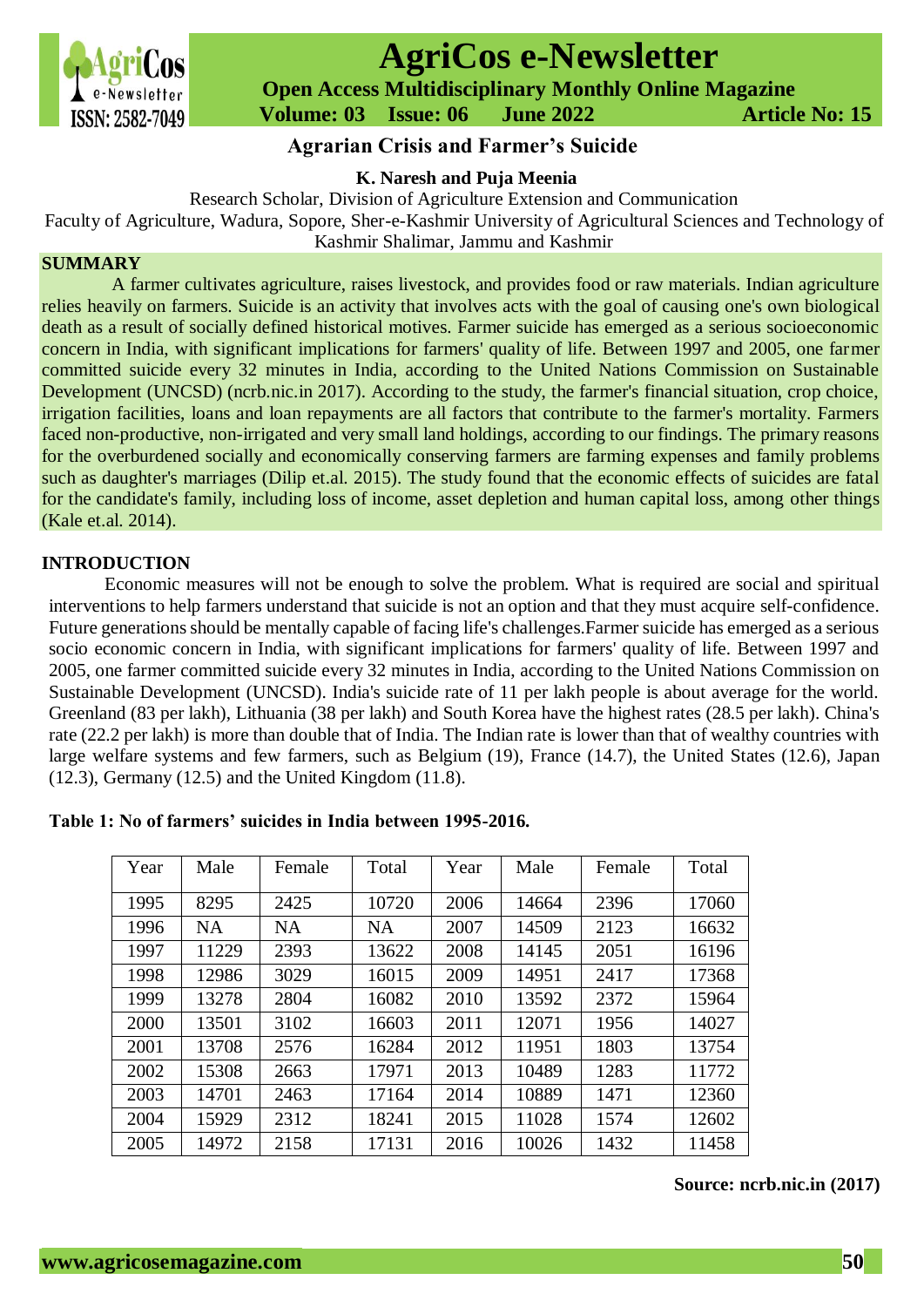Between 1995 and 2016, 319026 people in India committed suicide. The largest number of suicide cases (18241) was recorded in 2004, while the lowest number of suicide cases (8295) was recorded in 1995. In India, a farmer died every 32 minutes from 1997 to 2005. (UNCSD). Every day (2020) in India, a farmer (28) dies (downtoearth.org.in). Suicides in the agricultural sector accounted for 7.4% of all suicides in India. Suicides have been reported in Maharashtra, Telangana, Andhra Pradesh, Punjab, Kerala, Chhattisgarh, M.P., West Bengal, and other states, but according to the NCRB study, Maharashtra is the leading state. The number of farmers who committed suicide in Maharashtra differs by district. Despite the Konkan districts of Raigad, Ratnagiri, and Sindhudurg, Maharashtra's other regions are struggling with the issue of farmer suicide. According to the NCRB, the number of farmers who committed suicide in Maharashtra increased dramatically during the last twenty-one years. 69053 farmers committed suicide between January 1995 and December 2016. It's also worth noting that the total number of suicides statistics shows some variation. The table below depicts a growing trend in Maharashtra farmer suicides. The largest number of suicide cases (4453) was recorded in 2006, while the lowest number (1083) was recorded in 1995.

| Year | Male | Female | Total | Year | Male | Female | Total |
|------|------|--------|-------|------|------|--------|-------|
| 1995 | 978  | 105    | 1083  | 2006 | 4111 | 342    | 4453  |
| 1996 | 1767 | 214    | 1981  | 2007 | 3968 | 270    | 4238  |
| 1997 | 1600 | 317    | 1917  | 2008 | 3573 | 229    | 3802  |
| 1998 | 1938 | 471    | 2409  | 2009 | 2692 | 180    | 2872  |
| 1999 | 2050 | 373    | 2423  | 2010 | 2947 | 194    | 3141  |
| 2000 | 2492 | 530    | 3022  | 2011 | 3093 | 244    | 3337  |
| 2001 | 2945 | 591    | 3536  | 2012 | 3483 | 303    | 3786  |
| 2002 | 3155 | 540    | 3695  | 2013 | 3020 | 126    | 3146  |
| 2003 | 3381 | 455    | 3836  | 2014 | 3726 | 278    | 4004  |
| 2004 | 3799 | 348    | 4147  | 2015 | 2492 | 392    | 3228  |
| 2005 | 3638 | 288    | 3926  | 2016 | 2050 | 1002   | 3052  |

#### **Table 2: Number of farmer's suicide in Maharashtra 1995-2016.**

#### **Source: ncrb.nic.in (2017)**

Farmer suicide has increased significantly in the Marathwada region over the previous eight years. Between 2010 and 2017, 4516 farmers committed suicide in Marathwada. Between January 1 and March 25, 2018, 221 farmers committed suicide. The year 2015 saw the largest number of suicide cases (1133) and the lowest number of suicide cases (169). Beed district has the highest rate of suicide, accounting for 27.30 percent of all suicides in Marathwada. The following is a brief profile of farmer suicides in Marathwada:

#### **Table 3: District wise number of farmers' suicides in Marathwada during 2010-2017.**

| Year Dist.  | 2010 | 2011 | 2012 | 2013 | 2014 | 2015 | 2016 | 2017 | Total |
|-------------|------|------|------|------|------|------|------|------|-------|
|             |      |      |      |      |      |      |      |      |       |
| <b>Beed</b> | 79   | 73   | 91   | 98   | 152  | 301  | 222  | 207  | 1223  |
| Jalana      | 04   | 06   | 06   | 08   | 32   | 83   | 76   | 91   | 306   |
| Nanded      | 55   | 33   | 39   | 46   | 118  | 190  | 180  | 153  | 814   |
| Latur       | 04   | 04   | 00   | 03   | 44   | 106  | 116  | 94   | 371   |
| Aurangabad  | 02   | 00   | 02   | 04   | 56   | 144  | 151  | 139  | 498   |
| Parbhani    | 22   | 23   | 35   | 17   | 70   | 104  | 98   | 125  | 494   |
| Hingoli     | 02   | 05   | 03   | 02   | 31   | 41   | 49   | 56   | 189   |
| Osmanabad   | 23   | 25   | 22   | 29   | 71   | 164  | 161  | 126  | 621   |
| Total       | 191  | 169  | 198  | 207  | 574  | 1133 | 1053 | 991  | 4516  |

**Source: Divisional commissioner office, Aurangabad.**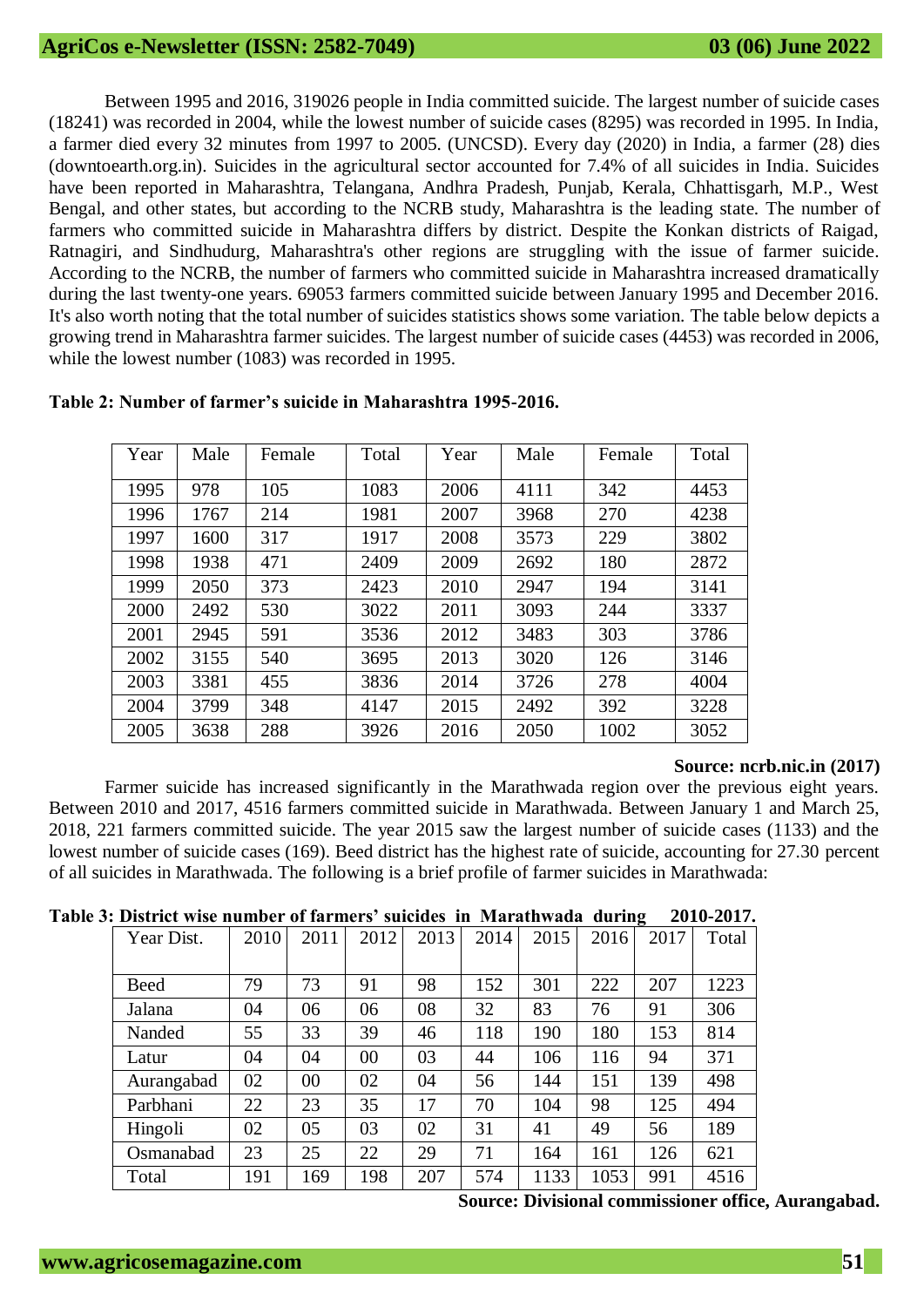#### **Farmers' Suicide Statistics in India :**

| Suicides by            | 2019   |
|------------------------|--------|
| Daily wagers           | 32,199 |
| Male farmers           | 5,563  |
| Female farmers         | 394    |
| Male agri. labourers   | 3,749  |
| Female agri. labourers | 575    |
| Total                  | 42,480 |

**Source:https://economictimes.indiatimes.com**

#### **State wise suicides in 2019 :**

| <b>States</b>  | <b>FARMERS</b> | Agri. Labourers | <b>TOTAL</b> |
|----------------|----------------|-----------------|--------------|
| Maharashtra    | 2680           | 1247            | 3927         |
| Karnataka      | 1331           | 661             | 1992         |
| Andhra Pradesh | 628            | 401             | 1029         |
| Telangana      | 491            |                 | 499          |
| Punjab         | 239            | 63              | 302          |
| Madhya Pradesh | 142            | 399             | 541          |

## **Suicides in farm sector:**

| Suicides by         | 2016  | 2017  | 2018  | 2019  | % Change over 2016               |
|---------------------|-------|-------|-------|-------|----------------------------------|
| Farmers             | 6270  | 5955  | 5763  | 5957  | $-5%$                            |
| Agri. Labor         | 5109  | 4700  | 4586  | 4324  | $-15%$                           |
| <b>Total Suicid</b> | 11379 | 10655 | 10349 | 10281 | $-10$                            |
|                     |       |       |       |       | <b>Source: Indianexpress.com</b> |

## **Reasons for Suicide:**



**Source: National Crime Records Bureau (NCRB), 2015** 

# **Reasons behind Farmers Committing Suicide:**

**1. Monsoon failure:** India's weather is unpredictable, and rain does not always fall at the correct time. Permanent agriculture facilities are found in only 45.3 percent of fields. In recent years, severe famines have been documented. Some sections of the country are prone to drought, while others experience flooding. In Punjab, groundwater levels have decreased by 40-50 cm, forcing farmers to switch to less thirsty crops

**2. Heavy debt burdens:** To meet their demands, Indian farmers must borrow money from a variety of sources. According to the National Sample Survey Report 2013, only 56% of total growers borrow from formal sources and 44% from informal sources. Punjab farmers pay Rs 69355 crore, according to a study undertaken by Punjabi University in Patiala.

**3. Farmers' lack of information:** Farmers lack sufficient understanding about the quality of seeds and fertilisers to use, as well as how to operate new technologies.

**Source: NCRB, 2019.**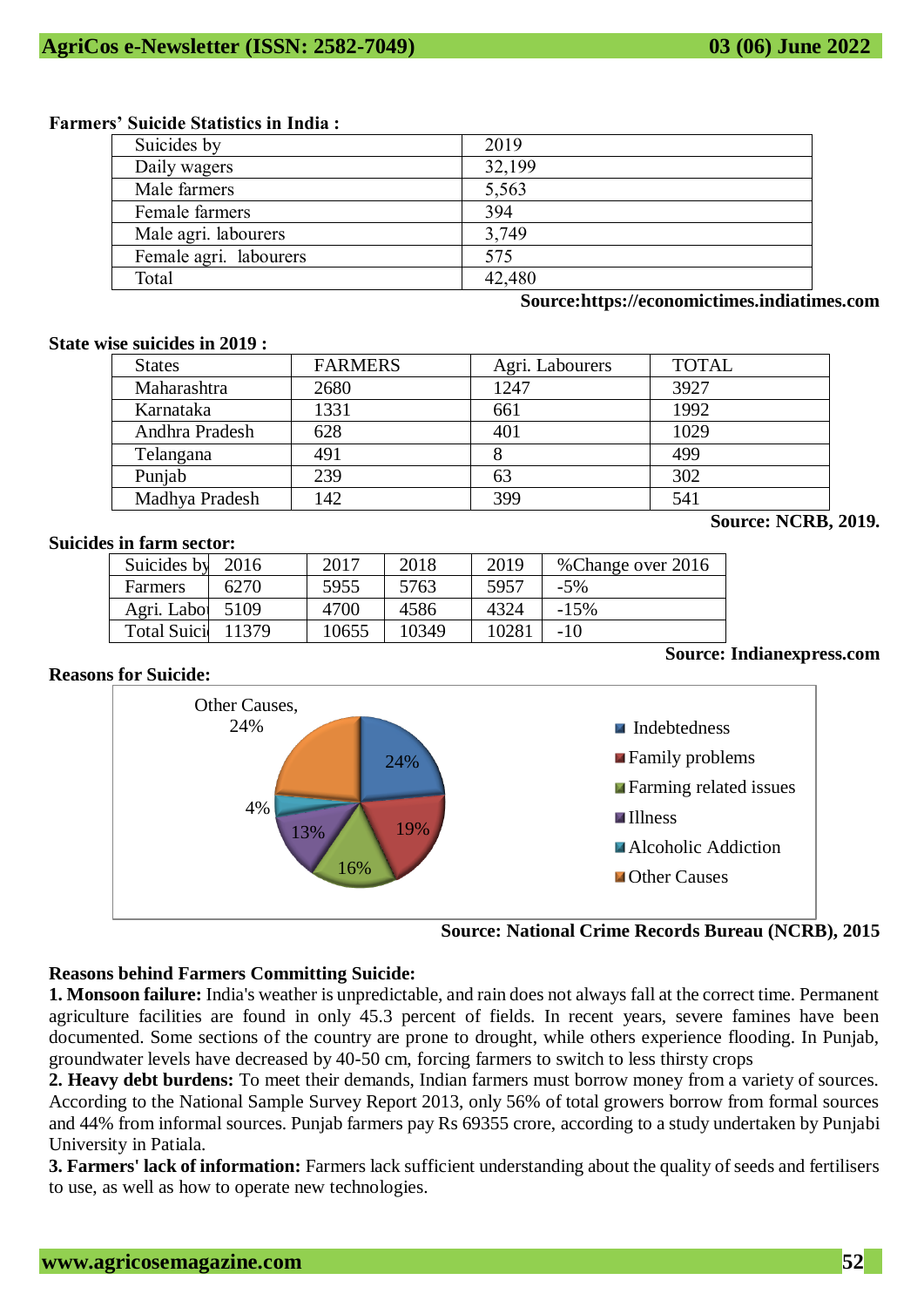**4. Cropping pattern:** Farmers typically cultivate the same crop all year, reducing soil fertility. They should use numerous cropping patterns instead of just one.

**5. Government policy:** Following the 1991 economic reforms, the emphasis shifted from agriculture to secondary and territorial sectors.

**6. Import of foreign agricultural goods:** As a result of globalisation, other nations began to import items into our country, reducing the consumption of native output and, as a result, lowering demand and raising prices.

**7. Alcohol addiction:** Interestingly, alcohol and drug addiction adds to a rise in suicidal behaviors among farmers in places such as Punjab and Haryana.

**8. Inadequate Institutional credit facilities:** Institutional lenders are still unable to reach small and marginal farmers and meet their lending needs.

**9. Outdated machinery:** Technology is rapidly changing nowadays. Due to financial constraints and a lack of understanding, farmers are unable to make rapid changes in the production process.

**10. Small farm sizes:** The average size of land hoarding in India is 1.16 hectares, compared to 122 hectares in America.

**11. Low agricultural productivity per worker:** a number of variables contribute to decreased agricultural productivity, including small farm sizes, outdated cultivation practises, old agricultural equipment, insufficient use of HYV seeds and concerns associated to disguised unemployment.

**12. Poor marketing:** Farmers in remote areas are unable to obtain accurate market information on the values of their produce. They are unable to sell their produce in urban marketplaces and must rely on the mercy of middlemen, who provide them a very poor price for their goods.

**13. Agriculture production crash:** There are a variety of reasons for low production, including climate circumstances, crop disease and pests and the use of low-quality seeds.

**14. Zamindar overexploitation:** Shahukars and zamindars demand excessive interest rates, ranging from 25 to 50 percent per year, and take a share of the produce for themselves, leaving farmers in the red. Furthermore, they are uninterested in the manufacturing of food grains.

**15. Non-productive loans:** Many loans are taken out for non-productive purposes such as family functions, court cases and so on, and they take a long time to repay.

**16. Ancestral debts:** Rural farmers are heavily burdened by ancestral debt, which they must pay as a matter of duty.

**17. Defective marketing:** Due to inadequate roads and a lack of transportation, farmers have little choice but to sell their produce to market intermediaries, which limits their growth.

**18. Poor soil quality:** Infertility is caused by soil erosion, water salinity, drought-like circumstances, floods, and excessive moisture content in the soil.

**19. Negative issues:** Farmers sometimes commit suicide as a result of personal or family problems.

**20. No other source of income:** Farmers' only source of income is agriculture, so crop losses cause them worry. They should develop additional sources of income to offset the impact of farm losses (Source: www.thetimesofindia.com).

## **Steps That Should Be Taken By In Order To Minimize the Cases Of Suicide (Reccomendations To Government):**

**1. Crop insurance:** Institutional institutions should provide insurance against crop loss owing to any uncertainty, such as droughts, floods, or crop disease. It is one of the key reasons why farmers commit suicide.

**2. Scientific agriculture:** Farmers should be trained on crop rotation, the use of high-quality fertilisers and modern procedures, among other things, in order to boost agriculture productivity.

**3. HYV seeds:** HYV seeds should be sold at a discount to small farmers through cooperative organisations and village panchayats.

**4. Credit facilities:** Mahajan and shahukar loans should be avoided, but institutional loans should be encouraged. Banks should not be unwilling to lend to small farms.

**5. Establishment of cooperative societies:** Farmers should establish cooperative societies to pool their resources and protect their interests.

**6. Land reforms:** Land reforms must be implemented. The zamindari system should be abolished and land ownership should be handed to those who are genuinely producing.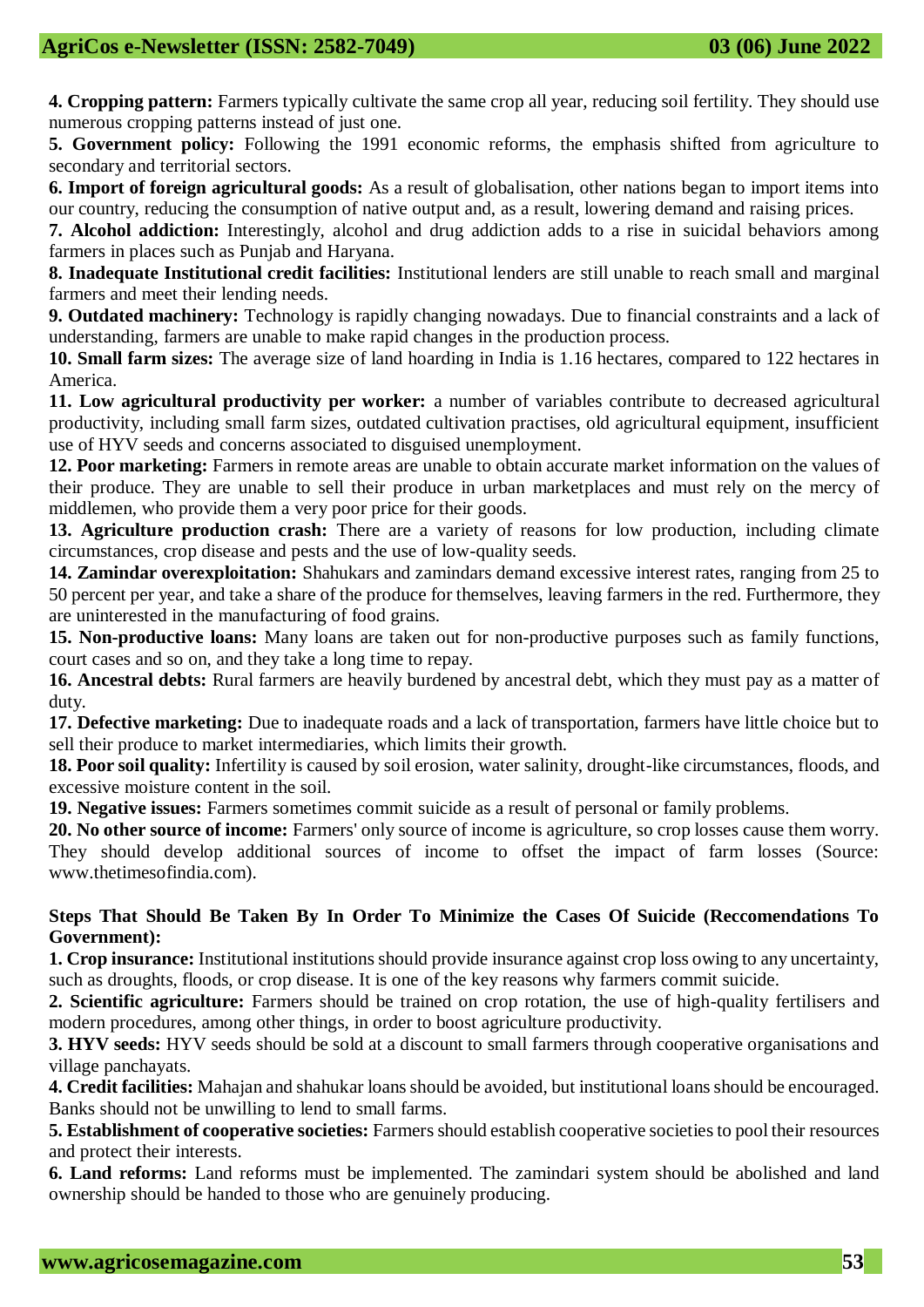**7. Agricultural marketing should be enhanced:** Agricultural marketing should be enhanced so that farmers may get the best price for their produce.

**8. Farmer awareness:** Farmers should be aware of current market prices for their products, as well as technical advancements.

**9. Irrigation systems:** Farmers should not rely solely on rainfall for their crops; they need also have alternative irrigation systems in place, such as tube wells and canals.

**10. Population pressure:** Only those persons who are actively working on the land should be employed. To put it another way, there should be no hidden work.

**11. Increased cultivated area:** There are a lot of farmers working on a little piece of land. As a result, the government should collect those small plots of land and allot one large plot of land to all of the farmers together. **12. Price stability:** Farmers want to ensure a minimum price for their produce while production changes. As a result, the government must properly execute the concept of Minimum Support Price in order to give farmers with security.

**13. Inadequate grading:** Small farmers are unable to assess their produce based on its quality. As a result, they sell all of their products at the same price, regardless of quality, leaving farmers in the red.

**14. Warehousing facilities:** The government should provide farmers with suitable warehousing facilities where they can properly keep their produce so that it does not degrade (Vayu Tiwari, 2020).

# **Preventive Measure:**

# **Role of Different stakeholders:-**

**1. Role of Farmers:** Farmer needs to adopt IFS which help them to earn better and stable income. Farmer should practice timely repayment of loans instead of over burdening with heavy and large amount of loan. He should adopt alternative crop along with cash crop. Must engage with diversified farming more than specialized.

**2. Role of farm universities:** Strengthening outreaching activities of universities to transfer the efficient technology directly to farmers. University should propagate alternate crop plan with commercial crop. Should arrange time to time campaign, farmer fair and training program.

**3. Media's Role:** Broadcasting agricultural-related programmes on radio and television to raise awareness among farmers. Farmers must be aware of the negative consequences of suicide. Increase the coverage of the agricultural industry.

**4. The Financial Sector's Role:** Farmers' respect should not be damaged by recovery practises. The process of recovering a loan should not be made public. The downward and mild language was employed in the loan recovery process, rather than unparliamentarily words.

**5. Family member's role:** The family member should notice and study the reasons of depression closely. The farmer's mental state should be taken into account, and there should be no inciting conduct from family members. If someone is determined to be lying about suicide, he should be brought into the social circle and allowed to mingle. The farmer's family member should urge him to express himself freely in order to reduce his tension.

**6. What the government can do:** Crop insurance that is effective and covers all crops. Compensation for crop failure right away. Farmers are procured using ruminative prices. Bank credit to all farmers with sufficient financial resources. Provide ex-gratia and loan repayment assistance to all suicide victims' families in a timely manner.

## **National Initiatives to Address Agrarian Distress:**

1. Pradhan Mantri Krishi Sinchayee Yojana (PMKSY-2015).

- 2. Pradhan Mantri Fasal Bima Yojana (PMFBY-2016).
- 3. Prime Minister Rehabilitation Package (PMRP-2006).
- 4. Relief to farmers in input subsidy.
- 5. Soil health card (2015).
- 6. Agricultural debt waiver and debt relief scheme (2008).

## **State Initiatives:**

- 1. Maharashtra Bill to regulate farmer loan terms -2008
- 2. Maharashtra relief package -2010